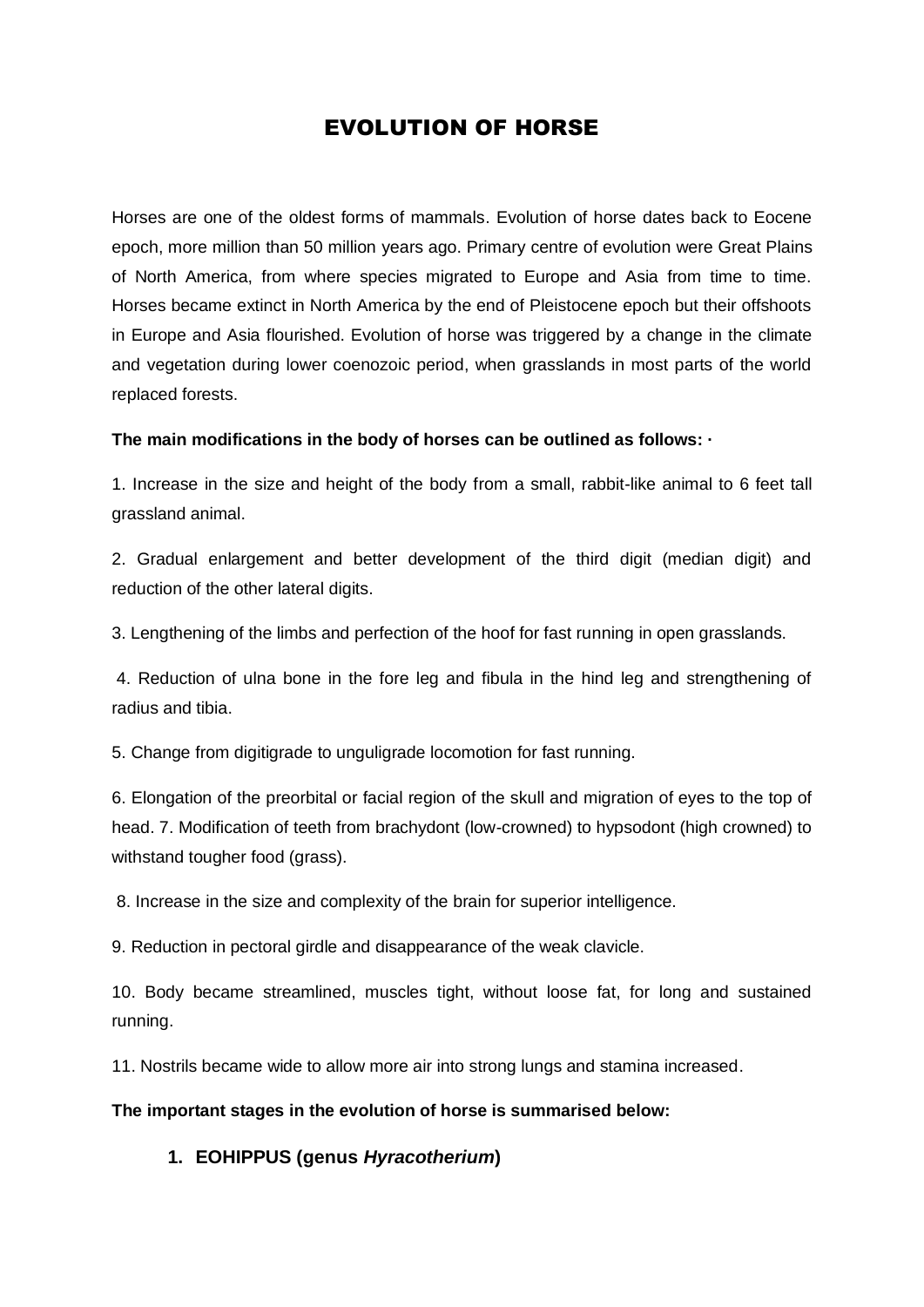- a) Nicknamed "Dawn Horse". Lived about 56 million to 33.9 million years ago
- b) Looked like a deer in skin, most likely for camouflage.
- c) Had 5 toes on frontal feet, and three on hind feet.
- d) Toes ended in a strong, thick, horny type nail and their tips.
- e) had little or no lateral vision.
- f) teeth were similar to a pig, short and crowned for eating plants.
- g) stood about 14 inches high at his shoulder and weighed around 12 lbs

## 2. MESOHIPPUS

- a) 35 to 40 million years ago
- b) Stands 18-24 inches at the shoulder.
- c) Longer snout, legs, and neck, compared to Eohippus.
- d) Less arched back.
- e) Three toes on each foot.
- f) Larger limbs and legs caused the Mesohippus to run faster, eliminating the need for camouflage.

### 3. MIOHIPPUS

- a) Ankle joint changed.
- b) Slight dish, concave, to it's face. S
- c) tood at a minimum of 24 inches at the shoulder.
- d) Weighed much more then the Mesohippus.
- e) Head longer. Incisor teeth form.
- f) Mesohippus and the Miohippus species overlapped for more then 4 million years.
- g) 5 million years until another change occured

# 4. MERYCHIPPUS

- a) 30 million years ago
- b) Looked very similar to today's horses
- c) Stood over 36 inches tall at shoulder.
- d) Still had three toes, outside toe became weaker.
- e) Head changed, the eye moved, allowing better vision.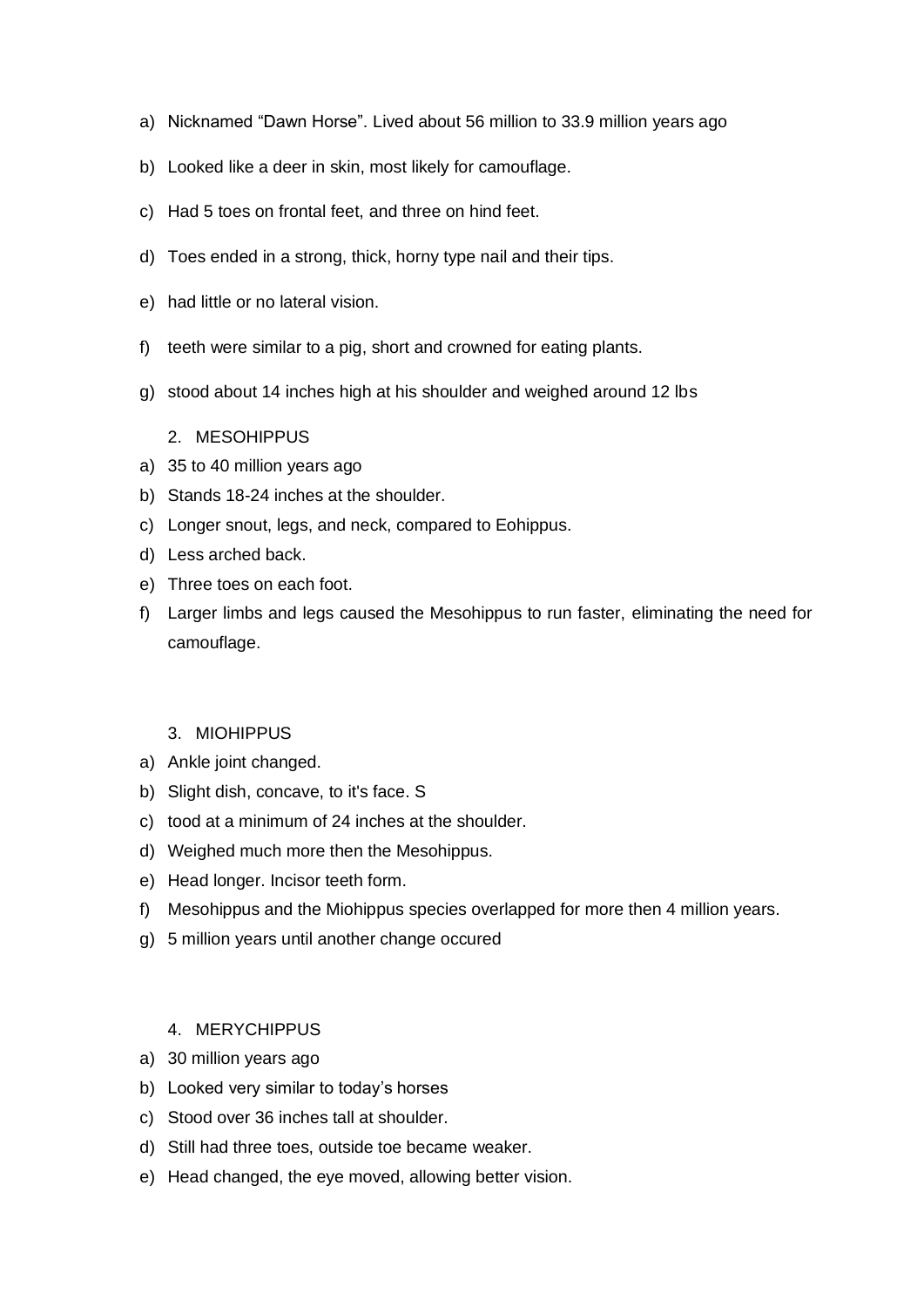- f) Longer neck, for easier grazing.
- g) Developed defenses.
- h) Developed a better sense of smell.
- i) Toes started turning into hooves.
- j) Teeth developed into the teeth we know today. 5. PILOHIPPUS
- a) 12-6 million years ago
- b) Considered direct link to the Equus, which is, in short, the horse we know today.
- c) First single toed, or hooved horse.
- d) Strong leg ligaments, to increase speed and power.
- e) Had a dished face.
- f) Resembled a pony in many features.

### 6. EQUUS

- a) 5 million years ago
- b) This is the horse we know today
- c) Does not have a dished face
- d) Many strands of horses arose after the Pilohippus, the Equus was the only to survive.
- e) About 3,000 years ago, the modern day horse was used for migration, farming, warfare, sport, communication, and travel.
- f) Horses are now used for many of the same reasons, and more

**Hyracotherium** more commonly known as *Eohippus*, a name given by the American paleontologist [Othniel Charles Marsh,](https://www.britannica.com/biography/Othniel-Charles-Marsh) are properly placed in the [genus](https://www.britannica.com/science/genus-taxon) *Hyracotherium*, the name given earlier by British paleontologist [Richard](https://www.britannica.com/biography/Richard-Owen)  **Owen** 

Fossils of Hyracotherium were found in Europe and in North America (Wyoming and New Mexico). **Mesohippus** ("middle horse") suddenly developed in response to strong new selective pressures to adapt. In the early Oligocene, Mesohippus was one of the more widespread mammals in North America. It walked on three toes on each of its front and hind feet (the first and fifth toes remained, but were small and not used in walking). Mesohippus was slightly larger than Epihippus, Its back was less arched, and its face, snout, and neck were somewhat longer. Merychippus was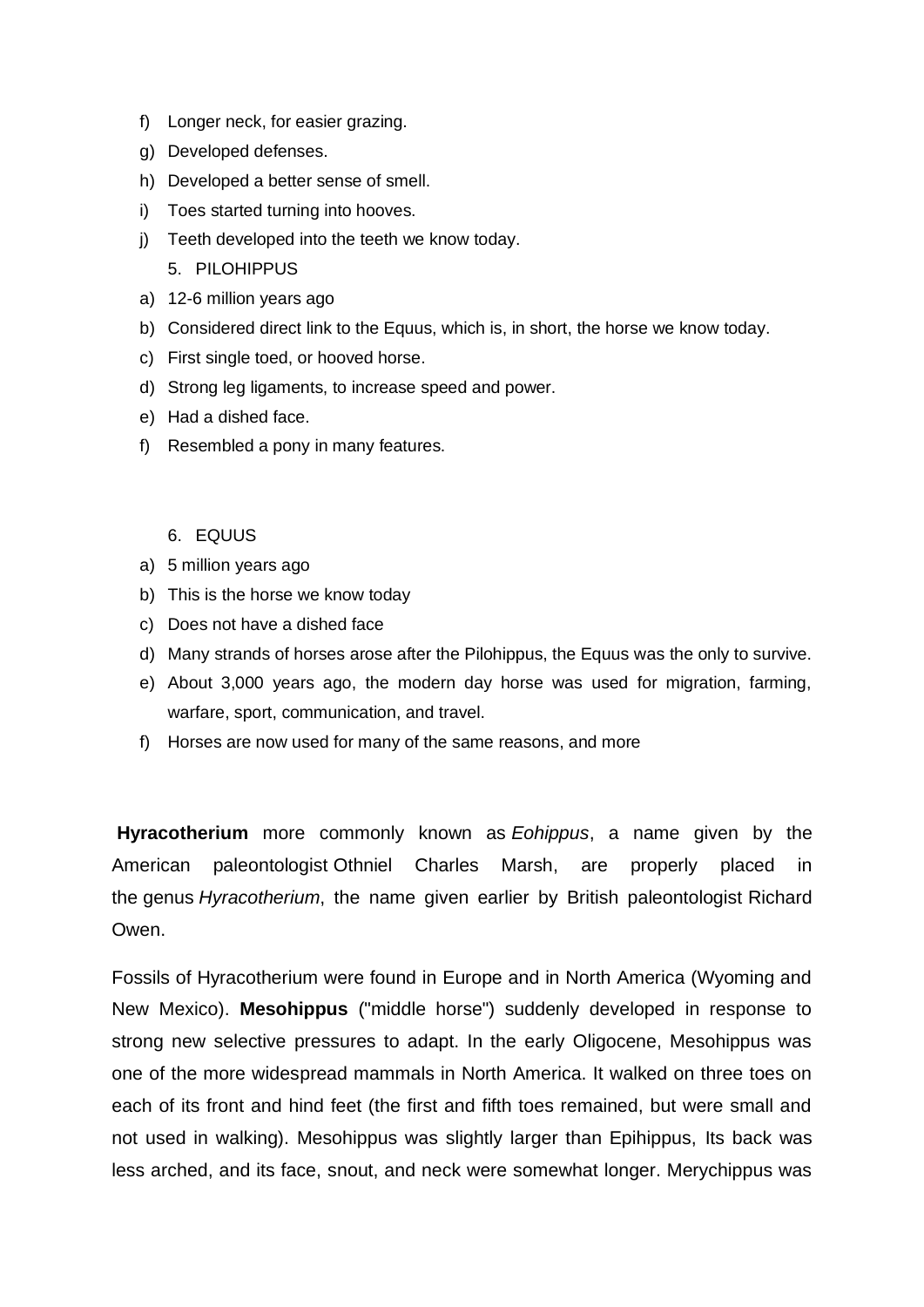an effective grazer and runner. In the middle of the Miocene epoch, the grazer Merychippus flourished. **Merychippus** had wider molars than its predecessors, which are believed to have been used for crunching the hard grasses of the steppes. **Pliohippus** arose in the middle Miocene.. It was very similar in appearance to Equus, though it had two long extra toes on both sides of the hoof, externally barely visible as callused stubs. The long and slim limbs of Pliohippus reveal a quickfooted steppe animal. Until recently, Pliohippus was believed to be the ancestor of present-day horses because of its many anatomical similarities. However, though Pliohippus was clearly a close relative of Equus, its skull had deep facial fossae, whereas Equus had no fossae at all.